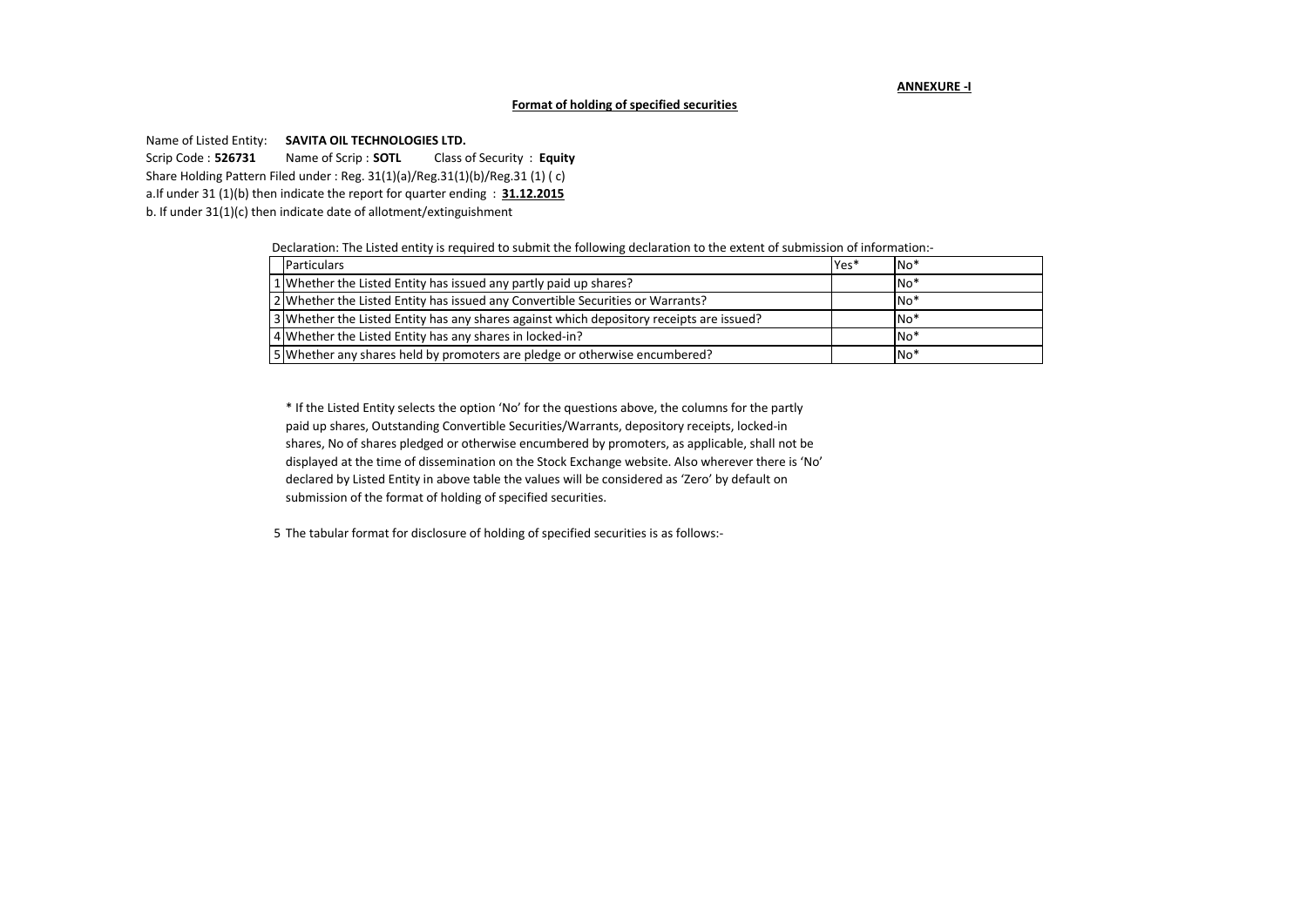# **Table I - Summary statement holding of specified securities**

| Categ | Category of shareholder (II)        | Nos of | No of fully paid-               | No of Partly      |            |                 | No of shares Total nos. shares Shareholding as a % | Number of Voting Rights held in each |                            | No of shares Shareholding, as a |               |                 | Number of Locked in             |         | Number of shares | Number of equity     |                    |          |
|-------|-------------------------------------|--------|---------------------------------|-------------------|------------|-----------------|----------------------------------------------------|--------------------------------------|----------------------------|---------------------------------|---------------|-----------------|---------------------------------|---------|------------------|----------------------|--------------------|----------|
| ory   |                                     |        | shareholders   up equity shares | paid-up equity    | underlying | held $(VII) =$  | of total no. of                                    |                                      | class of securities (IX)   |                                 | Underlying    | % assuming full | shares (XII)                    |         |                  | pledged or otherwise | shares held in     |          |
| (1)   |                                     | (III)  | held $(IV)$                     | shares held $(V)$ | Depository | $(IV)+(V)+(VI)$ | shares(calculated as                               |                                      |                            |                                 | Outstanding   | conversion of   |                                 |         |                  | encumbared (XIII)    | dematerilized form |          |
|       |                                     |        |                                 |                   | Receipts   |                 | per SCRR, 1957)                                    |                                      |                            |                                 |               | convertible     | convertible                     |         |                  |                      |                    | (XIV)    |
|       |                                     |        |                                 |                   | (VI)       |                 | (VIII) As a % of                                   |                                      | <b>No of Voting Rights</b> |                                 | Total as a %  | securities      | securities (as a                | No. (a) | As a % of        | No. (a)              | As a % of          |          |
|       |                                     |        |                                 |                   |            |                 | $(A+B+C2)$                                         |                                      | Class eg: Class eg: Total  |                                 | of $(A+B+C)$  | (Including      | percentage of                   |         | total shares     |                      | total shares       |          |
|       |                                     |        |                                 |                   |            |                 |                                                    |                                      |                            |                                 |               | Warrants)       | diluted share                   |         | held (b)         |                      | held (b)           |          |
|       |                                     |        |                                 |                   |            |                 |                                                    |                                      |                            |                                 |               | (X)             | capital)<br>$(XI)=(VII)+(X) As$ |         |                  |                      |                    |          |
|       |                                     |        |                                 |                   |            |                 |                                                    |                                      |                            |                                 |               |                 | a % of $(A+B+C2)$               |         |                  |                      |                    |          |
|       |                                     |        |                                 |                   |            |                 |                                                    |                                      |                            |                                 |               |                 |                                 |         |                  |                      |                    |          |
|       |                                     |        |                                 |                   |            |                 |                                                    |                                      |                            |                                 |               |                 |                                 |         |                  |                      |                    |          |
|       | (A) Promoter & Promoter Group       |        | 10452465                        | 0.00              |            | 10452465        | 71.58                                              |                                      |                            |                                 |               |                 |                                 |         |                  |                      |                    | 10452465 |
|       | (B) Public                          | 8958   | 4149618                         | 0.00              |            | 4149618         | 28.42                                              |                                      |                            |                                 |               |                 |                                 |         |                  |                      | NA                 | 3899707  |
|       | (C) Non Promoter-Non Public         |        |                                 |                   |            |                 |                                                    |                                      |                            |                                 |               |                 |                                 |         |                  |                      | <b>NA</b>          |          |
|       | (C1) Shares underlying DRs          |        |                                 |                   |            |                 |                                                    |                                      |                            |                                 |               |                 |                                 |         |                  |                      | NA                 |          |
|       | (C2) Shares held by Employee Trusts |        |                                 |                   |            |                 |                                                    |                                      |                            |                                 |               |                 |                                 |         |                  |                      | <b>NA</b>          |          |
|       | Total                               | 8982   | 14602083                        | 0.00 <sub>l</sub> |            | 14602083        | 100.00                                             | $\bf{0}$                             |                            |                                 | $^{\rm{III}}$ |                 |                                 |         |                  |                      |                    | 14352172 |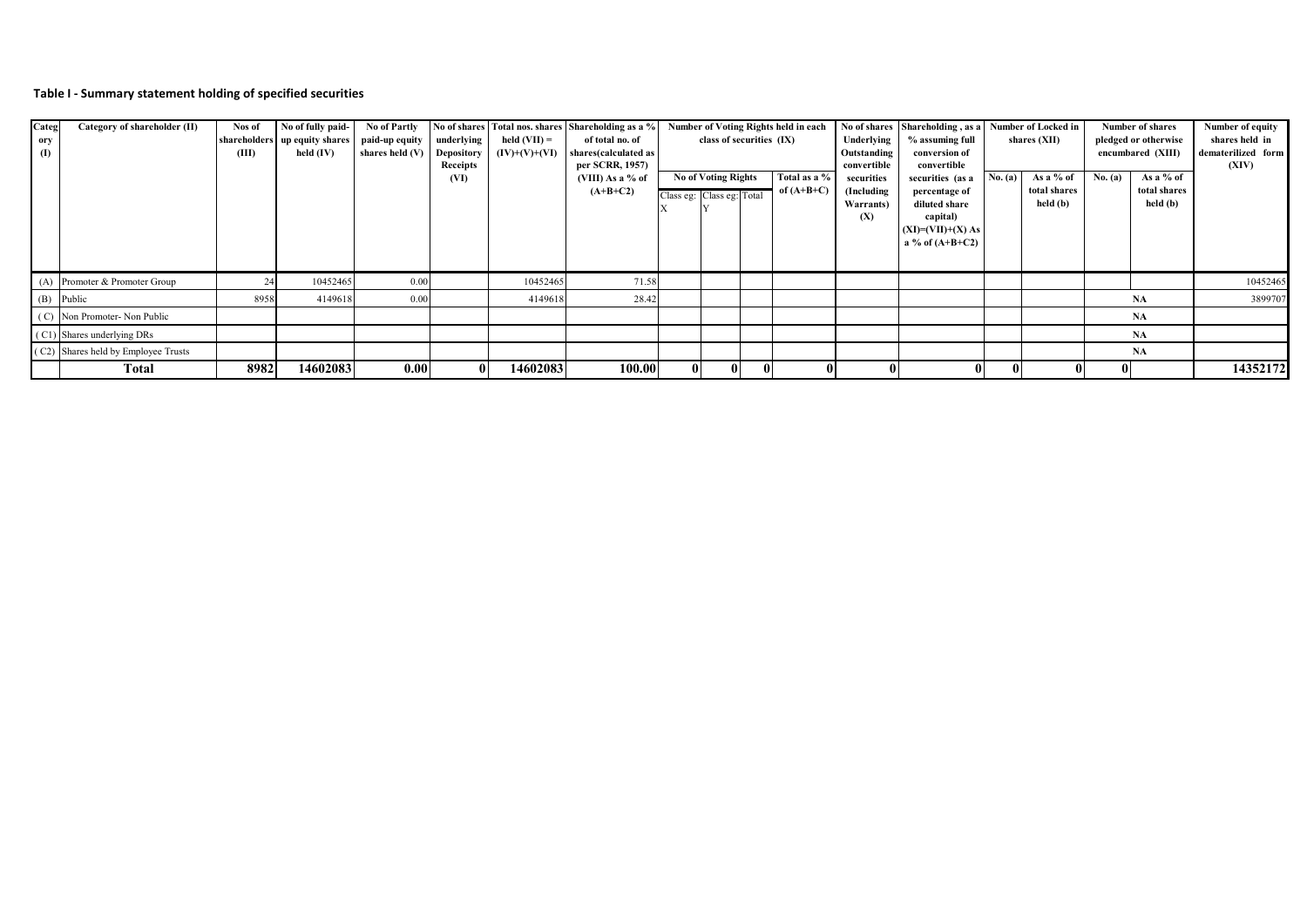### **Table II - Statement showing shareholding pattern of the Promoter and Promoter Group**

|     | Category & Name of the<br>shareholders (I)         | PAN(II)           | Nos of<br>shareholde<br>r(III) | No of fully paid-<br>up equity shares<br>held (IV) | Partly paid-up<br>equity shares<br>$\text{held}(V)$ | No of<br>shares<br>underlying<br>Depository | Total nos.<br>$(VII) =$<br>$(IV)+(V)+(V)$ | shares held a % of total no.<br>of<br>shares(calculate | Shareholding as Number of Voting Rights held in each<br>class of securities (IX) |                            |          | Underlying<br>Outstanding      | No of shares Shareholding, as a Number of Locked<br>% assuming full<br>conversion of<br>convertible<br>convertible |                           | in shares (XII) |                    | Number of shares<br>pledged or<br>otherwise<br>encumbared (XIII) | Number of equity<br>shares held in<br>dematerilized<br>form (XIV) |         |
|-----|----------------------------------------------------|-------------------|--------------------------------|----------------------------------------------------|-----------------------------------------------------|---------------------------------------------|-------------------------------------------|--------------------------------------------------------|----------------------------------------------------------------------------------|----------------------------|----------|--------------------------------|--------------------------------------------------------------------------------------------------------------------|---------------------------|-----------------|--------------------|------------------------------------------------------------------|-------------------------------------------------------------------|---------|
|     |                                                    |                   |                                |                                                    |                                                     | <b>Receipts</b>                             | VI)                                       | d as per SCRR,                                         |                                                                                  | <b>No of Voting Rights</b> |          | Total as a                     | securities                                                                                                         | securities (as a          | No. (a)         | As a % of          | No. (a)                                                          | As a % of                                                         |         |
|     |                                                    |                   |                                |                                                    |                                                     | (VI)                                        |                                           | 1957) As a % of                                        |                                                                                  | Class eg: Class eg: Total  |          | % of Total                     | (Including                                                                                                         | percentage of             |                 | total              |                                                                  | total                                                             |         |
|     |                                                    |                   |                                |                                                    |                                                     |                                             |                                           | $(A+B+C2)$<br>(VIII)                                   | $\bar{X}$                                                                        |                            |          | <b>Voting</b><br><b>Rights</b> | Warrants)<br>(X)                                                                                                   | diluted share<br>capital) |                 | shares<br>held (b) |                                                                  | shares<br>held (b)                                                |         |
|     |                                                    |                   |                                |                                                    |                                                     |                                             |                                           |                                                        |                                                                                  |                            |          |                                |                                                                                                                    | $(XI)=(VII)+(X)$ as       |                 |                    |                                                                  |                                                                   |         |
|     |                                                    |                   |                                |                                                    |                                                     |                                             |                                           |                                                        |                                                                                  |                            |          |                                |                                                                                                                    | a % of $(A+B+C2)$         |                 |                    |                                                                  |                                                                   |         |
|     |                                                    |                   |                                |                                                    |                                                     |                                             |                                           |                                                        |                                                                                  |                            |          |                                |                                                                                                                    |                           |                 |                    |                                                                  |                                                                   |         |
|     | $(1)$ Indian                                       |                   |                                |                                                    |                                                     |                                             |                                           |                                                        |                                                                                  |                            |          |                                |                                                                                                                    |                           |                 |                    |                                                                  |                                                                   |         |
| (a) | Individuals/H.U.F                                  |                   |                                |                                                    |                                                     |                                             |                                           |                                                        |                                                                                  |                            |          |                                |                                                                                                                    |                           |                 |                    |                                                                  |                                                                   |         |
|     | <b>GAUTAM N MEHRA</b>                              | AAFPM1054R        |                                | 9195915                                            | 0.00                                                |                                             | 9195915                                   | 62.98                                                  |                                                                                  |                            |          |                                |                                                                                                                    |                           |                 |                    |                                                                  |                                                                   | 9195915 |
|     | <b>GAUTAM N MEHRA</b>                              | <b>AACHG4936K</b> |                                | 84832                                              | 0.00                                                |                                             | 84832                                     | 0.58                                                   |                                                                                  |                            |          |                                |                                                                                                                    |                           |                 |                    |                                                                  |                                                                   | 84832   |
|     | <b>GAUTAM NANDKISHORE</b><br><b>MEHRA</b>          | AAFPM1054R        |                                | 71331                                              | 0.00                                                |                                             | 71331                                     | 0.49                                                   |                                                                                  |                            |          |                                |                                                                                                                    |                           |                 |                    |                                                                  |                                                                   | 71331   |
|     | <b>GAUTAM N MEHRA</b>                              | AAFPM1054R        | $\mathbf{1}$                   | 66666                                              | 0.00                                                |                                             | 66666                                     | 0.46                                                   |                                                                                  |                            |          |                                |                                                                                                                    |                           |                 |                    |                                                                  |                                                                   | 66666   |
|     | <b>GAUTAM N MEHRA</b>                              | <b>AACHN3895A</b> |                                | 33333                                              | 0.00                                                |                                             | 33333                                     | 0.23                                                   |                                                                                  |                            |          |                                |                                                                                                                    |                           |                 |                    |                                                                  |                                                                   | 33333   |
|     | <b>RESHMA GAUTAM MEHRA</b>                         | AAFPM4136L        |                                | 33333                                              | 0.00                                                |                                             | 33333                                     | 0.23                                                   |                                                                                  |                            |          |                                |                                                                                                                    |                           |                 |                    |                                                                  |                                                                   | 33333   |
|     | <b>GAUTAM N MEHRA</b>                              | AAFPM1054R        |                                | 32833                                              | 0.00                                                |                                             | 32833                                     | 0.22                                                   |                                                                                  |                            |          |                                |                                                                                                                    |                           |                 |                    |                                                                  |                                                                   | 32833   |
|     | <b>SIMRAN G MEHRA</b><br><b>GAUTAM NANDKISHORE</b> | <b>AUHPM4361M</b> |                                | 30500                                              | 0.00                                                |                                             | 30500                                     | 0.21                                                   |                                                                                  |                            |          |                                |                                                                                                                    |                           |                 |                    |                                                                  |                                                                   | 30500   |
|     | <b>MEHRA</b>                                       | AAFPM1054R        |                                | 16624                                              | 0.00                                                |                                             | 16624                                     | 0.11                                                   |                                                                                  |                            |          |                                |                                                                                                                    |                           |                 |                    |                                                                  |                                                                   | 16624   |
|     | <b>RITU SATSANGI</b>                               | <b>AAOPS2706F</b> |                                | 7649                                               | 0.00                                                |                                             | 7649                                      | 0.05                                                   |                                                                                  |                            |          |                                |                                                                                                                    |                           |                 |                    |                                                                  |                                                                   | 7649    |
|     | <b>GAUTAM N MEHRA</b>                              | AAFPM1054R        |                                | 7456                                               | 0.00                                                |                                             | 7456                                      | 0.05                                                   |                                                                                  |                            |          |                                |                                                                                                                    |                           |                 |                    |                                                                  |                                                                   | 7456    |
|     | <b>GAUTAM N MEHRA</b>                              | AAFPM1054R        |                                | 1166                                               | 0.00                                                |                                             | 1166                                      | 0.01                                                   |                                                                                  |                            |          |                                |                                                                                                                    |                           |                 |                    |                                                                  |                                                                   | 1166    |
|     | <b>GAUTAM N MEHRA</b>                              | AAFPM1054R        | 1                              | 1500                                               | 0.00                                                |                                             | 1500                                      | 0.01                                                   |                                                                                  |                            |          |                                |                                                                                                                    |                           |                 |                    |                                                                  |                                                                   | 1500    |
|     | <b>ATUL GURPARSHAD</b>                             |                   |                                | 666                                                |                                                     |                                             |                                           |                                                        |                                                                                  |                            |          |                                |                                                                                                                    |                           |                 |                    |                                                                  |                                                                   | 666     |
|     | SATSANGI                                           | <b>AAZPS4448M</b> |                                |                                                    | 0.00                                                |                                             | 666                                       | 0.00                                                   |                                                                                  |                            |          |                                |                                                                                                                    |                           |                 |                    |                                                                  |                                                                   |         |
|     | SIDDHARTH MEHRA                                    | AVNPM2686A        |                                | 583                                                | 0.00                                                |                                             | 583                                       | 0.00                                                   |                                                                                  |                            |          |                                |                                                                                                                    |                           |                 |                    |                                                                  |                                                                   | 583     |
|     | <b>RITU SATSANGI</b>                               | <b>AAOPS2706F</b> |                                | 100                                                | 0.00                                                |                                             | 100                                       | 0.00                                                   |                                                                                  |                            |          |                                |                                                                                                                    |                           |                 |                    |                                                                  |                                                                   | 100     |
|     | <b>RESHMA GAUTAM MEHRA</b>                         | <b>AAFPM4136L</b> |                                | 83                                                 | 0.00                                                |                                             | 83                                        | 0.00                                                   |                                                                                  |                            |          |                                |                                                                                                                    |                           |                 |                    |                                                                  |                                                                   | 83      |
| (b) | <b>Cental/State Government(s)</b>                  |                   |                                |                                                    | 0.00                                                |                                             |                                           |                                                        |                                                                                  |                            |          |                                |                                                                                                                    |                           |                 |                    |                                                                  |                                                                   |         |
| (c) | <b>Financial Institutions/Banks</b>                |                   |                                |                                                    | 0.00                                                |                                             |                                           |                                                        |                                                                                  |                            |          |                                |                                                                                                                    |                           |                 |                    |                                                                  |                                                                   |         |
| (d) | Any Other (Specify)                                |                   |                                |                                                    |                                                     |                                             |                                           |                                                        |                                                                                  |                            |          |                                |                                                                                                                    |                           |                 |                    |                                                                  |                                                                   |         |
|     | Sub-Total $(A)(1)$                                 |                   | 17                             | 9584570                                            | 0.00                                                |                                             | 9584570                                   | 65.64                                                  | $\mathbf{0}$                                                                     | $\bf{0}$                   | $\bf{0}$ |                                | $\bf{0}$                                                                                                           | $\mathbf{0}$              |                 |                    | $\bf{0}$                                                         |                                                                   | 9584570 |
|     | (2) Foreign<br>Individuals (Non-Resident           |                   |                                |                                                    |                                                     |                                             |                                           |                                                        |                                                                                  |                            |          |                                |                                                                                                                    |                           |                 |                    |                                                                  |                                                                   |         |
|     | Individuals/Foreign                                |                   |                                |                                                    |                                                     |                                             |                                           |                                                        |                                                                                  |                            |          |                                |                                                                                                                    |                           |                 |                    |                                                                  |                                                                   |         |
| (a) | Individuals)                                       |                   |                                |                                                    |                                                     |                                             |                                           |                                                        |                                                                                  |                            |          |                                |                                                                                                                    |                           |                 |                    |                                                                  |                                                                   |         |
| (b) | Government                                         |                   |                                |                                                    |                                                     |                                             |                                           |                                                        |                                                                                  |                            |          |                                |                                                                                                                    |                           |                 |                    |                                                                  |                                                                   |         |
| (c) | Institutions                                       |                   |                                |                                                    |                                                     |                                             |                                           |                                                        |                                                                                  |                            |          |                                |                                                                                                                    |                           |                 |                    |                                                                  |                                                                   |         |
| (d) | Foreign Portfolio Investor                         |                   |                                |                                                    |                                                     |                                             |                                           |                                                        |                                                                                  |                            |          |                                |                                                                                                                    |                           |                 |                    |                                                                  |                                                                   |         |
| (e) | Any Other (Specify)                                |                   |                                |                                                    |                                                     |                                             |                                           |                                                        |                                                                                  |                            |          |                                |                                                                                                                    |                           |                 |                    |                                                                  |                                                                   |         |
|     | 1) Bodies Corporate                                |                   |                                |                                                    |                                                     |                                             |                                           |                                                        |                                                                                  |                            |          |                                |                                                                                                                    |                           |                 |                    |                                                                  |                                                                   |         |
|     | <b>KHATRI INVESTMENTS</b>                          |                   |                                | 427611                                             |                                                     |                                             | 427611                                    |                                                        |                                                                                  |                            |          |                                |                                                                                                                    |                           |                 |                    |                                                                  |                                                                   | 427611  |
|     | PRIVATE LTD                                        | <b>AAACK2272P</b> |                                |                                                    | 0.00                                                |                                             |                                           | 2.93                                                   |                                                                                  |                            |          |                                |                                                                                                                    |                           |                 |                    |                                                                  |                                                                   |         |
|     | MANSUKHMAL                                         | <b>AAACM4071E</b> |                                | 410000                                             | 0.00                                                |                                             | 410000                                    | 2.81                                                   |                                                                                  |                            |          |                                |                                                                                                                    |                           |                 |                    |                                                                  |                                                                   | 410000  |
|     | <b>INVESTMENTS PVT LTD</b><br>KURLA INVESTMENT AND |                   |                                |                                                    |                                                     |                                             |                                           |                                                        |                                                                                  |                            |          |                                |                                                                                                                    |                           |                 |                    |                                                                  |                                                                   |         |
|     | TRADING COMPANY PRIVATE                            |                   |                                | 13666                                              |                                                     |                                             | 13666                                     |                                                        |                                                                                  |                            |          |                                |                                                                                                                    |                           |                 |                    |                                                                  |                                                                   | 13666   |
|     | LTD                                                | AAACK2273N        |                                |                                                    | 0.00                                                | 0.09                                        |                                           |                                                        |                                                                                  |                            |          |                                |                                                                                                                    |                           |                 |                    |                                                                  |                                                                   |         |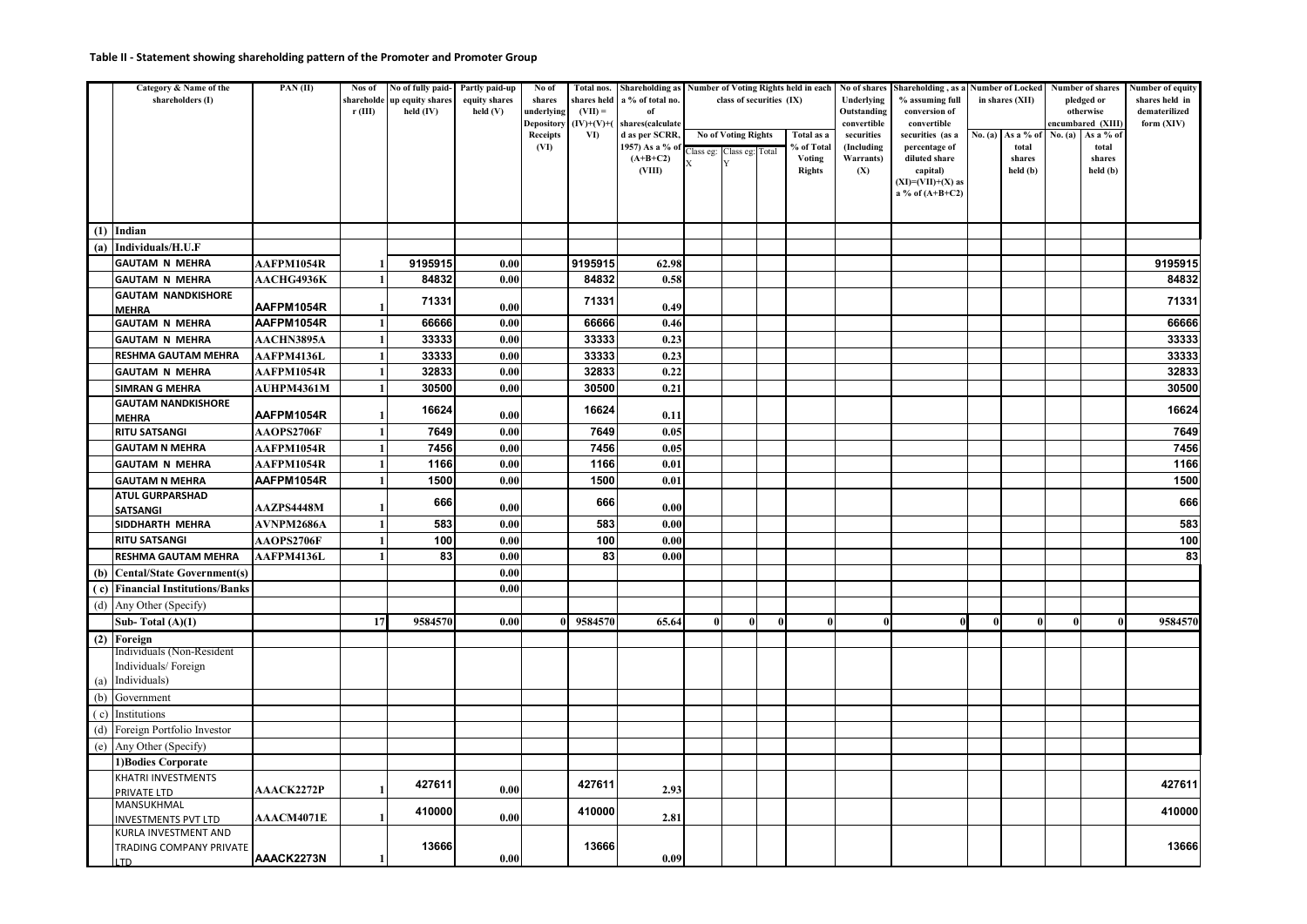| NAVED INVESTMENT AND<br><b>TRADING COMPANY PRIVATE</b>                                                                                                                                                         |            |    | 8500     |      | 8500     |       |  |  |  |  |  | 8500     |
|----------------------------------------------------------------------------------------------------------------------------------------------------------------------------------------------------------------|------------|----|----------|------|----------|-------|--|--|--|--|--|----------|
| LIMITED                                                                                                                                                                                                        | AAACN1810C |    |          | 0.00 |          | 0.06  |  |  |  |  |  |          |
| <b>BASANT LOK TRADING</b>                                                                                                                                                                                      |            |    | 6166     |      | 6166     |       |  |  |  |  |  | 6166     |
| <b>COMPANY</b>                                                                                                                                                                                                 | AAACB2498N |    |          | 0.00 |          | 0.04  |  |  |  |  |  |          |
| <b>CHEMI PHARMEX PRIVATE</b>                                                                                                                                                                                   |            |    | 1000     |      | 1000     |       |  |  |  |  |  | 1000     |
| .TD                                                                                                                                                                                                            | AAACC2225J |    |          | 0.00 |          | 0.01  |  |  |  |  |  |          |
| NAVED INVESTMENT AND                                                                                                                                                                                           |            |    |          |      |          |       |  |  |  |  |  |          |
| <b>TRADING COMPANY PRIVATE</b>                                                                                                                                                                                 |            |    | 952      |      | 952      |       |  |  |  |  |  | 952      |
| LIMITED                                                                                                                                                                                                        | AAACN1810C |    |          | 0.00 |          | 0.01  |  |  |  |  |  |          |
| Sub-Total $(A)(2)$                                                                                                                                                                                             |            |    | 867895   | 0.00 | 867895   | 5.94  |  |  |  |  |  | 867895   |
| <b>Total Shareholding of</b>                                                                                                                                                                                   |            |    |          |      |          |       |  |  |  |  |  |          |
| <b>Promoter and Promoter</b>                                                                                                                                                                                   |            |    |          |      |          |       |  |  |  |  |  |          |
| Group $(A)=(A)(1)+(A)(2)$                                                                                                                                                                                      |            | 24 | 10452465 | 0.00 | 10452465 | 71.58 |  |  |  |  |  | 10452465 |
| Details of Shares which remain unclaimed may be given hear along with details such as number of shareholders, outstanding shares held in demat/unclaimed suspense account, voting rights which are frozen etc. |            |    |          |      |          |       |  |  |  |  |  |          |

Note:

(1) PAN would not be displayed on website of Stock Exchange(s).

(2) The term "Encumbrance" has the same meaning as assigned under regulation 28(3) of SEBI (Substantial Acquisition of Shares and Takeovers) Regulations, 2011.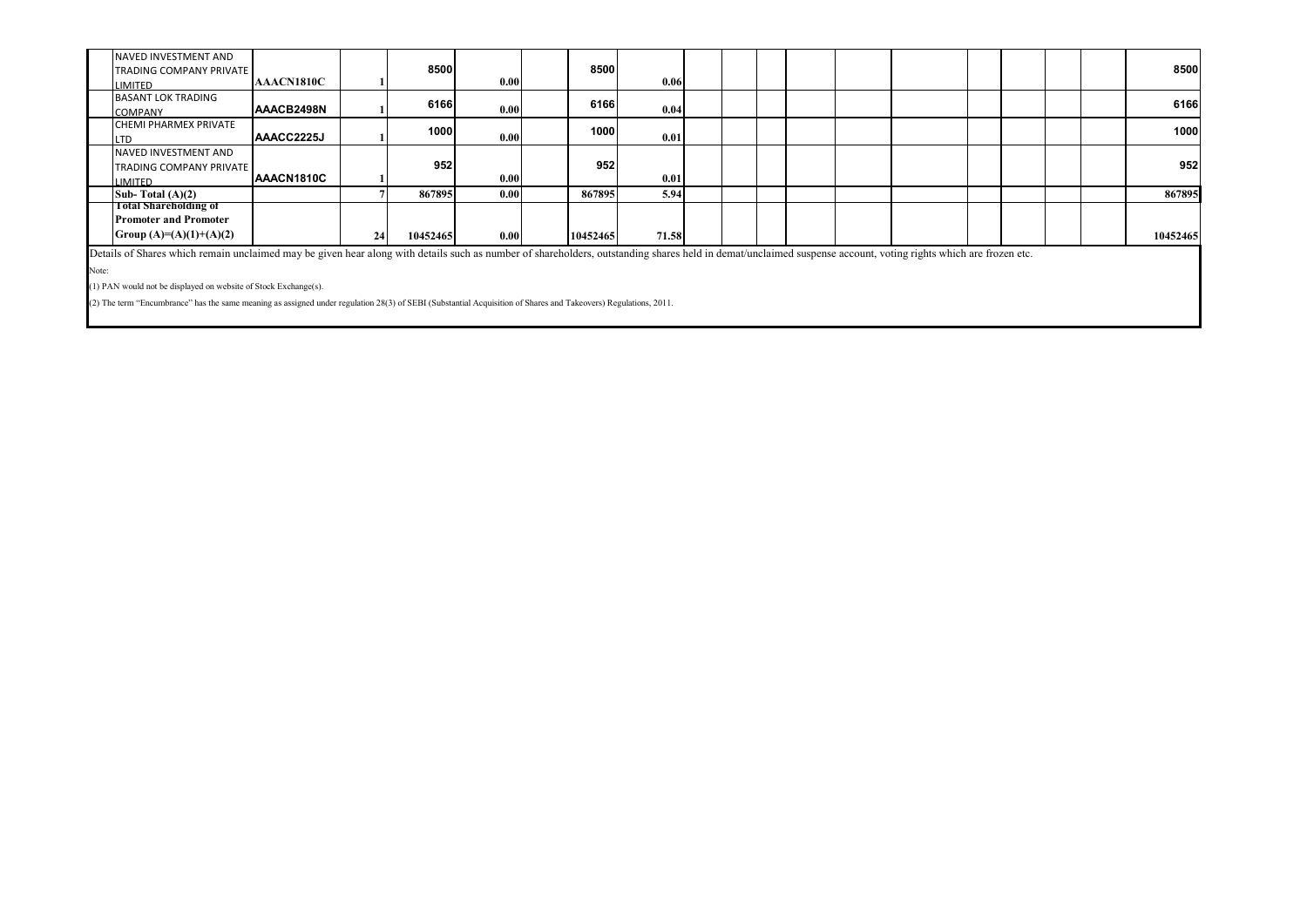### **Table III - Statement showing shareholding pattern of the Public Shareholder**

|     | Category & Name of the<br>shareholders (I)                                                    | PAN(II)    | Nos of<br>shareholder<br>(III) | No of fully paid-<br>up equity shares<br>held (IV) | Partly<br>paid-up<br>equity<br>shares<br>held(V) | No of shares<br>underlying<br>Depository<br><b>Receipts (VI)</b> | Total nos.<br>shares held<br>$(VII) =$<br>$(IV)+(V)+(VI)$ | <b>Shareholding</b> as<br>a % of total no.<br>of<br>shares(calculate<br>d as per SCRR,<br>1957) As a % of<br>$(A+B+C2)$<br>(VIII) | Class<br>eg: X | No of Voting Rights<br>Class<br>eg: Y | Total | Number of Voting Rights held in<br>each class of securities (IX)<br>Total as a<br>% of Total<br>Voting<br><b>Rights</b> | No of shares<br>Underlying<br>Outstanding ng, as a %<br>convertible<br>securities<br>(Including<br>Warrants)<br>(X) | Total<br>Shareholdi<br>assuming<br>full<br>conversion<br>of<br>convertible<br>securities<br>(as a)<br>percentage<br>of diluted<br>share<br>capital)<br>(XI) | No. (a) | Number of Locked Number of shares<br>in shares (XII)<br>As a % of<br>total<br>shares held applica<br>(b) | No.<br>(Not<br>ble) (a) | pledged or<br>otherwise<br>encumbared<br>(XIII)<br>As a %<br>of total<br>shares<br>held (Not<br>applicabl<br>e)(b) | Number of<br>equity shares<br>held in<br>dematerilized<br>form (XIV) |
|-----|-----------------------------------------------------------------------------------------------|------------|--------------------------------|----------------------------------------------------|--------------------------------------------------|------------------------------------------------------------------|-----------------------------------------------------------|-----------------------------------------------------------------------------------------------------------------------------------|----------------|---------------------------------------|-------|-------------------------------------------------------------------------------------------------------------------------|---------------------------------------------------------------------------------------------------------------------|-------------------------------------------------------------------------------------------------------------------------------------------------------------|---------|----------------------------------------------------------------------------------------------------------|-------------------------|--------------------------------------------------------------------------------------------------------------------|----------------------------------------------------------------------|
|     |                                                                                               |            |                                |                                                    |                                                  |                                                                  |                                                           |                                                                                                                                   |                |                                       |       |                                                                                                                         |                                                                                                                     |                                                                                                                                                             |         |                                                                                                          |                         |                                                                                                                    |                                                                      |
| (1) | <b>Institutions</b>                                                                           |            |                                |                                                    |                                                  |                                                                  |                                                           |                                                                                                                                   |                |                                       |       |                                                                                                                         |                                                                                                                     |                                                                                                                                                             |         |                                                                                                          | <b>NA</b>               |                                                                                                                    |                                                                      |
| (a) | Mutual Fund/UTI                                                                               |            | 5                              | 1425024                                            | 0.00                                             |                                                                  | 1425024                                                   | 9.76                                                                                                                              |                |                                       |       |                                                                                                                         |                                                                                                                     |                                                                                                                                                             |         |                                                                                                          | <b>NA</b>               |                                                                                                                    | 1425024                                                              |
|     | HDFC TRUSTEE COMPANY<br>LIMITED-HDFC EQUITY FUND                                              | AAATH1809A |                                | 830063                                             | 0.00                                             |                                                                  | 830063                                                    | 5.68                                                                                                                              |                |                                       |       |                                                                                                                         |                                                                                                                     |                                                                                                                                                             |         |                                                                                                          |                         | NA                                                                                                                 | 830063                                                               |
|     | HDFC TRUSTEE COMPANY<br>LIMITED - HDFC PRUDENCE<br>${\rm FUND}$                               | AAATH1809A |                                | 488278                                             | 0.00                                             |                                                                  | 488278                                                    | 3.34                                                                                                                              |                |                                       |       |                                                                                                                         |                                                                                                                     |                                                                                                                                                             |         |                                                                                                          |                         | NA                                                                                                                 | 488278                                                               |
| (b) | Venture Capital Funds                                                                         |            |                                |                                                    | 0.00                                             |                                                                  |                                                           | 0.00                                                                                                                              |                |                                       |       |                                                                                                                         |                                                                                                                     |                                                                                                                                                             |         |                                                                                                          | NA                      |                                                                                                                    |                                                                      |
| (c) | Alternate Investment Funds                                                                    |            |                                |                                                    | 0.00                                             |                                                                  |                                                           |                                                                                                                                   |                |                                       |       |                                                                                                                         |                                                                                                                     |                                                                                                                                                             |         |                                                                                                          | NA                      |                                                                                                                    |                                                                      |
|     | (d) Foreign Venture Capital Investors                                                         |            |                                |                                                    | 0.00                                             |                                                                  |                                                           |                                                                                                                                   |                |                                       |       |                                                                                                                         |                                                                                                                     |                                                                                                                                                             |         |                                                                                                          | NA                      |                                                                                                                    |                                                                      |
| (e) | Foreign Portfolio Investors                                                                   |            |                                | $\theta$                                           | 0.00                                             | $\theta$                                                         |                                                           | 0.00                                                                                                                              |                |                                       |       |                                                                                                                         |                                                                                                                     |                                                                                                                                                             |         |                                                                                                          | NA                      |                                                                                                                    | $\overline{0}$                                                       |
| (f) | <b>Financial Institutions Banks</b>                                                           |            |                                | 499                                                | 0.00                                             |                                                                  | 499                                                       | 0.00                                                                                                                              |                |                                       |       |                                                                                                                         |                                                                                                                     |                                                                                                                                                             |         |                                                                                                          | NA                      |                                                                                                                    | $\mathbf{0}$                                                         |
| (g) | <b>Insurance Companies</b>                                                                    |            |                                | $\Omega$                                           | 0.00                                             |                                                                  |                                                           | 0.00                                                                                                                              |                |                                       |       |                                                                                                                         |                                                                                                                     |                                                                                                                                                             |         |                                                                                                          | <b>NA</b>               |                                                                                                                    | $\theta$                                                             |
|     |                                                                                               |            |                                |                                                    | 0.00                                             |                                                                  |                                                           |                                                                                                                                   |                |                                       |       |                                                                                                                         |                                                                                                                     |                                                                                                                                                             |         |                                                                                                          | NA                      |                                                                                                                    |                                                                      |
| (h) | Provident Funds/Pension Funds                                                                 |            |                                |                                                    | 0.00                                             |                                                                  |                                                           |                                                                                                                                   |                |                                       |       |                                                                                                                         |                                                                                                                     |                                                                                                                                                             |         |                                                                                                          | NA                      |                                                                                                                    |                                                                      |
| (i) | Any Other (specify)                                                                           |            |                                |                                                    | 0.00                                             |                                                                  |                                                           |                                                                                                                                   |                |                                       |       |                                                                                                                         |                                                                                                                     |                                                                                                                                                             |         |                                                                                                          | NA                      |                                                                                                                    |                                                                      |
|     | 1) Foreign Institutional Investors                                                            |            | $\overline{2}$                 | 506119                                             | 0.00                                             |                                                                  | 506119                                                    | 3.47                                                                                                                              |                |                                       |       |                                                                                                                         |                                                                                                                     |                                                                                                                                                             |         |                                                                                                          | NA                      |                                                                                                                    | 506119                                                               |
|     | PARI WASHINGTON COMPANY<br>PVT. LTD. A/C PARI<br><b>WASHINGTON INDIA MASTER</b><br>FUND, LTD. | AAFCP7824F | 1                              | 503933                                             | 0.00                                             |                                                                  | 503933                                                    | 3.45                                                                                                                              |                |                                       |       |                                                                                                                         |                                                                                                                     |                                                                                                                                                             |         |                                                                                                          |                         | NA                                                                                                                 | 503933                                                               |
|     | 2) Foreign portfolio - corp                                                                   |            |                                | 213646                                             | 0.00                                             |                                                                  | 213646                                                    | 1.46                                                                                                                              |                |                                       |       |                                                                                                                         |                                                                                                                     |                                                                                                                                                             |         |                                                                                                          | NA                      |                                                                                                                    | 213646                                                               |
|     | <b>EAST SAIL</b>                                                                              | AABCE7121J |                                | 213646                                             | 0.00                                             |                                                                  | 213646                                                    | 1.46                                                                                                                              |                |                                       |       |                                                                                                                         |                                                                                                                     |                                                                                                                                                             |         |                                                                                                          | NA                      |                                                                                                                    | 213646                                                               |
|     | Sub-Total $(B)(1)$                                                                            |            | 10                             | 2145288                                            | $\theta$                                         |                                                                  | 2145288                                                   | 14.69165735                                                                                                                       |                |                                       |       |                                                                                                                         |                                                                                                                     |                                                                                                                                                             |         |                                                                                                          |                         | $\bf{0}$                                                                                                           | 2144789                                                              |
| (2) | <b>Central Government/State</b><br>Government(s)/President of India                           |            |                                |                                                    | 0.00                                             |                                                                  |                                                           | 0.00                                                                                                                              |                |                                       |       |                                                                                                                         |                                                                                                                     |                                                                                                                                                             |         |                                                                                                          | NА                      |                                                                                                                    | $\overline{0}$                                                       |
|     | Name $(xyz \dots)$                                                                            |            |                                |                                                    |                                                  |                                                                  |                                                           |                                                                                                                                   |                |                                       |       |                                                                                                                         |                                                                                                                     |                                                                                                                                                             |         |                                                                                                          | NA                      |                                                                                                                    |                                                                      |
|     | Sub-Total $(B)(2)$                                                                            |            |                                |                                                    | 0.00                                             |                                                                  |                                                           | 0.00                                                                                                                              |                |                                       |       |                                                                                                                         |                                                                                                                     |                                                                                                                                                             |         |                                                                                                          | NA                      |                                                                                                                    | $\mathbf{0}$                                                         |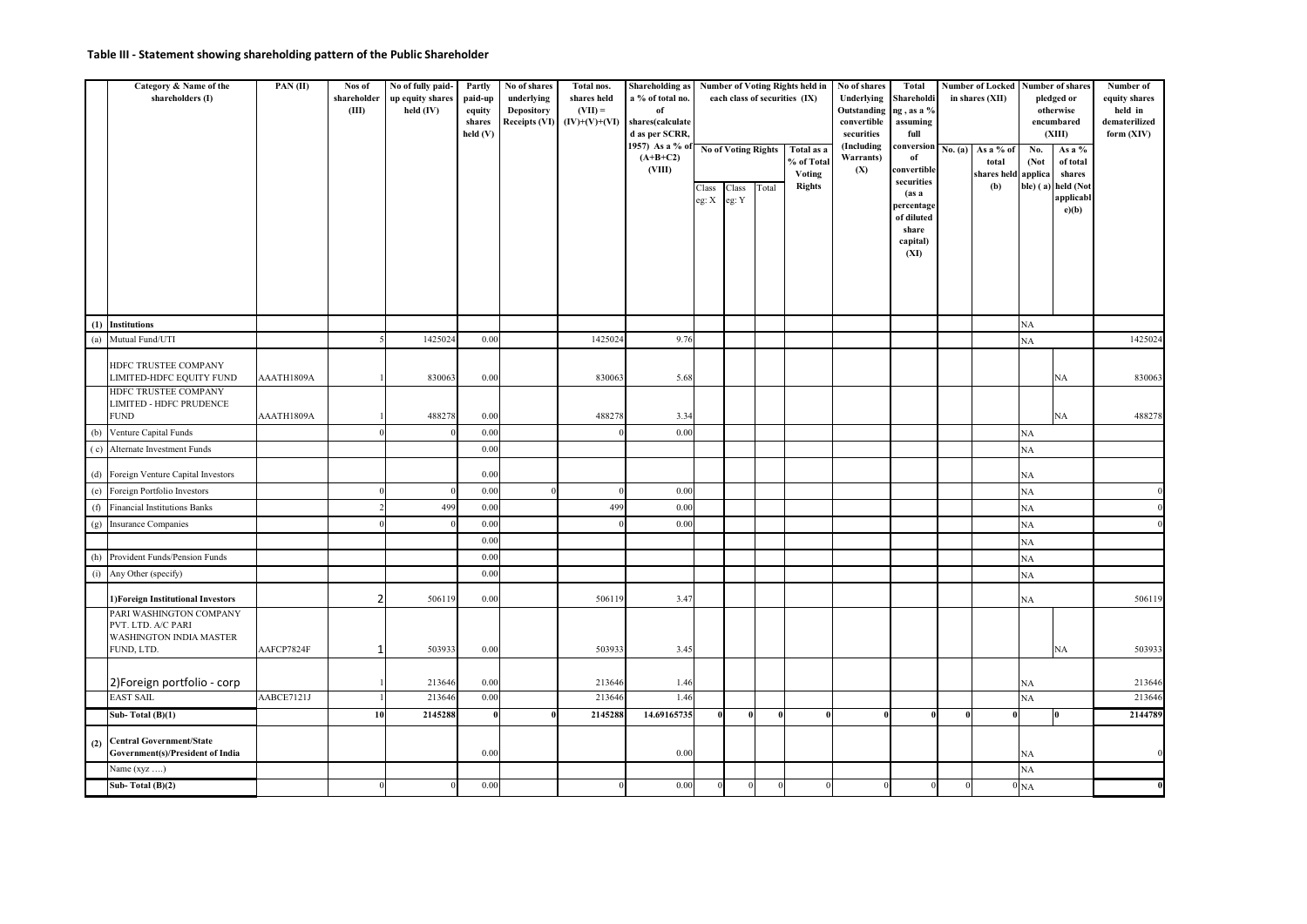| (3) Non-Institutions                                            |                                                                                                                                                                                                                                                                                                                                                                                         |  |               |         |      |  |         |       |              |          |          |          |              |              |          |  | NA              |         |
|-----------------------------------------------------------------|-----------------------------------------------------------------------------------------------------------------------------------------------------------------------------------------------------------------------------------------------------------------------------------------------------------------------------------------------------------------------------------------|--|---------------|---------|------|--|---------|-------|--------------|----------|----------|----------|--------------|--------------|----------|--|-----------------|---------|
| (a)<br>Individuals -                                            | i.Individual shareholders holding<br>nominal share capital up to Rs.2 lakhs.                                                                                                                                                                                                                                                                                                            |  | 8534          | 1431897 | 0.00 |  | 1431897 | 9.81  |              |          |          |          |              |              |          |  | NA              | 1192472 |
| lakhs.                                                          | ii.Individual shareholders holding<br>nominal share capital in excess of Rs.2                                                                                                                                                                                                                                                                                                           |  |               | 246381  | 0.00 |  | 246381  | 1.69  |              |          |          |          |              |              |          |  | NA              | 246381  |
| Name (xyz )                                                     |                                                                                                                                                                                                                                                                                                                                                                                         |  |               |         | 0.00 |  |         |       |              |          |          |          |              |              |          |  | NA              |         |
| NBFCs registered with RBI<br>(b)                                |                                                                                                                                                                                                                                                                                                                                                                                         |  |               |         | 0.00 |  |         |       |              |          |          |          |              |              |          |  | NA              |         |
| Name (xyz )                                                     |                                                                                                                                                                                                                                                                                                                                                                                         |  |               |         | 0.00 |  |         |       |              |          |          |          |              |              |          |  | NA              |         |
| (c) Employee Trust                                              |                                                                                                                                                                                                                                                                                                                                                                                         |  |               |         | 0.00 |  |         |       |              |          |          |          |              |              |          |  | NA              |         |
| Name (xyz )                                                     |                                                                                                                                                                                                                                                                                                                                                                                         |  |               |         | 0.00 |  |         |       |              |          |          |          |              |              |          |  | NA              |         |
| Overseas Depositories<br>DRs) (balancing figure)<br>(d)         | (holding                                                                                                                                                                                                                                                                                                                                                                                |  |               |         | 0.00 |  |         |       |              |          |          |          |              |              |          |  | NA              |         |
| Name $(xyz \dots)$                                              |                                                                                                                                                                                                                                                                                                                                                                                         |  |               |         | 0.00 |  |         |       |              |          |          |          |              |              |          |  | NA              |         |
|                                                                 | (e) Any Other (Specify) director -others                                                                                                                                                                                                                                                                                                                                                |  |               |         | 0.00 |  |         | 0.00  |              |          |          |          |              |              |          |  | NA              |         |
|                                                                 | 1) Individual NRI-Rep.- Non Rep.                                                                                                                                                                                                                                                                                                                                                        |  | 163           | 55623   | 0.00 |  | 55623   | 0.38  |              |          |          |          |              |              |          |  | NA              | 55623   |
| $2)$ Trust                                                      |                                                                                                                                                                                                                                                                                                                                                                                         |  | $\mathcal{L}$ | 1166    | 0.00 |  | 1166    | 0.01  |              |          |          |          |              |              |          |  | NA              | 1000    |
| 3) Bodies Corporate                                             |                                                                                                                                                                                                                                                                                                                                                                                         |  | 244           | 269263  | 0.00 |  | 269263  | 1.84  |              |          |          |          |              |              |          |  | NA              | 259442  |
|                                                                 | 4) Foreign national / Bodies/ OCB                                                                                                                                                                                                                                                                                                                                                       |  |               |         | 0.00 |  |         | 0.00  |              |          |          |          |              |              |          |  | NA              |         |
| Sub-Total $(B)(3)$                                              |                                                                                                                                                                                                                                                                                                                                                                                         |  | 8948          | 2004330 | 0.00 |  | 2004330 | 13.73 |              | $\theta$ |          | $\theta$ | $\theta$     | $\mathbf{0}$ | $\theta$ |  | 0 <sub>NA</sub> | 1754918 |
| <b>1 otal Public Shareholding</b><br>$(B)=(B)(1)+(B)(2)+(B)(3)$ |                                                                                                                                                                                                                                                                                                                                                                                         |  | 8958          | 4149618 | 0.00 |  | 4149618 | 28.42 | $\mathbf{0}$ |          | $\bf{0}$ | Ω        | $\mathbf{0}$ | $\mathbf{0}$ | $\bf{0}$ |  | 0 <sub>NA</sub> | 3899707 |
| Note:                                                           | Details of the shareholders acting as persons in Concert including their Shareholding (No. and %):<br>Details of Shares which remain unclaimed may be given hear along with details such as number of shareholders, outstanding shares held in demat/unclaimed suspense account, voting rights which are frozen etc.<br>(1) PAN would not be displayed on website of Stock Exchange(s). |  |               |         |      |  |         |       |              |          |          |          |              |              |          |  |                 |         |
|                                                                 | Institutions/Non Institutions holding more than 1% of total number of shares.                                                                                                                                                                                                                                                                                                           |  |               |         |      |  |         |       |              |          |          |          |              |              |          |  |                 |         |
|                                                                 | (2) The above format needs to be disclosed along with the name of following persons:                                                                                                                                                                                                                                                                                                    |  |               |         |      |  |         |       |              |          |          |          |              |              |          |  |                 |         |

(3) W.r.t. the information pertaining to Depository Receipts, the same may be disclosed in the respective columns to the extent information available and the balance to be disclosed as held by custodian,